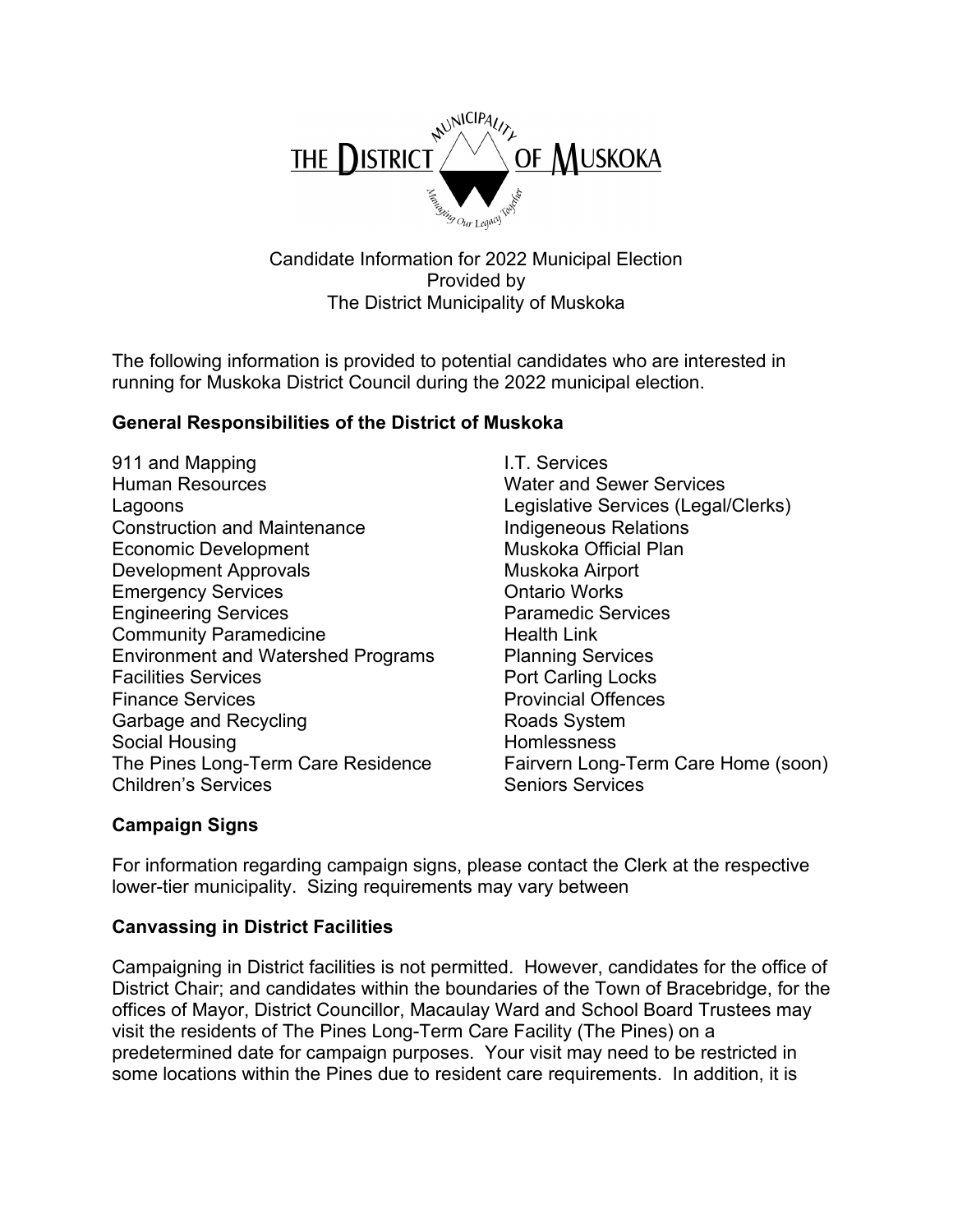expected that you respect the privacy of resident information (such as names or health conditions) obtained in your visit.

The date for candidates to visit The Pines will be communicated through the Town of Bracebridge when such date has been determined.

## **District Chair and District Councillor Remuneration**

Remuneration for the District Chair, Deputy District Chair and District Councillors is as follows:

| 2022-2026 Term of<br>Council                                                              | Remuneration                                                                                 | <b>Travel Expenses</b>                                  | <b>Benefits</b>                                                                           |
|-------------------------------------------------------------------------------------------|----------------------------------------------------------------------------------------------|---------------------------------------------------------|-------------------------------------------------------------------------------------------|
| <b>District Chair</b>                                                                     | Dec 2022 - \$100,730<br>Dec 2023 - \$103,130<br>Dec 2024 - \$105,530<br>Dec 2025 - \$107,930 | Mileage expense<br>$$0.55/km - current$<br>(per policy) | Health and<br>dental (for<br>further details<br>contact Human<br>Resources<br>department) |
| <b>Deputy District</b><br>Chair                                                           | Dec 2022 - \$25,808<br>Dec 2023 - \$29,326<br>Dec 2024 - \$32,844<br>Dec 2025 - \$36,362     | Mileage expense<br>$$0.55/km - current$<br>(per policy) |                                                                                           |
| <b>District</b><br>Councillors*<br>(Double-direct<br>elected to upper<br>and lower-tiers) | Dec 2022 - \$23,800<br>Dec 2023 - \$25,310<br>Dec 2024 - \$26,820<br>Dec 2025 - \$28,330     | Mileage expense<br>$$0.55/km - current$<br>(per policy) | N/A                                                                                       |
| <b>Committee Chair</b><br>(of the four<br>Committees noted<br>below)                      | Dec 2022 - \$2,000<br>Dec 2023 - \$2,000<br>Dec 2024 - \$2,000<br>Dec 2025 - \$2,000         |                                                         |                                                                                           |

\* This does not include remuneration from the lower-tier municipalities (Towns/Townships)

## **Current Council and Committee Meeting Schedule**

Muskoka District Council generally meets the third Monday of the month at 3:00 p.m. at the District Administration Building – 70 Pine Street, Bracebridge (should a meeting date fall on a Statutory Holiday, the meeting will commence on the Tuesday of the same week).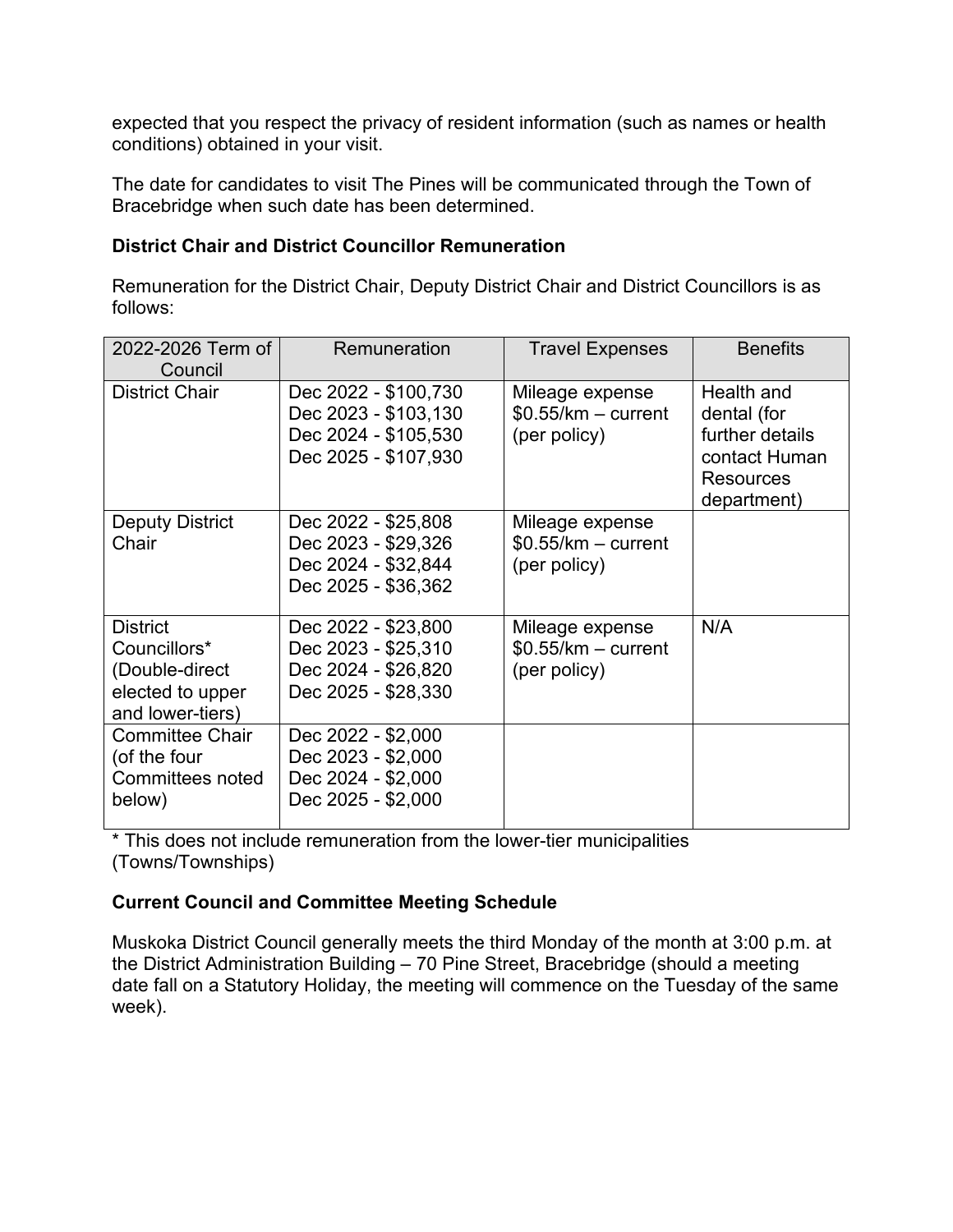Committee meetings follow within the same week. There are four standing committees as follows:

- Engineering and Public Works 9:00 a.m. Wednesday of Council week
- Finance and Corporate Services 1:00 p.m. Wedesday of Council week
- Health Services 9:00 a.m. Thursday of Council week
- Community and Planning Services 1:00 p.m. Thursday of Council week

Committee meeting dates and times are subject to change at the Call of the Committee Chair and with the concensus of the Committee members.

The August Council meeting is shifted a week earlier to avoid a conflict with the annual Association of Municipalities of Ontario Conference. The August Committee meeting remain as normally scheduled.

There are also various ad hoc and special committees established from time-to-time as the need arises.

#### **Muskoka District Council Inaugural Meeting**

The District Muncipality of Muskoka's Inaugural meeting date for the next term of Council is scheduled to take place on Monday December 5, 2022 at 3:00 p.m. At the Inaugural meeting, Councillors will take the Declaration of Office before selecting the District Chair, who will then take the Declaration of Office. This occurs before any Council business can proceed.

Questions regarding Muskoka District Council can be directed to the following:

Amy Back, District Clerk The District Municipality of Muskoka 70 Pine Street Bracebridge, ON P1L 1N3 Phone: (705) 645-2100 x4239 Email: amy.back@muskoka.on.ca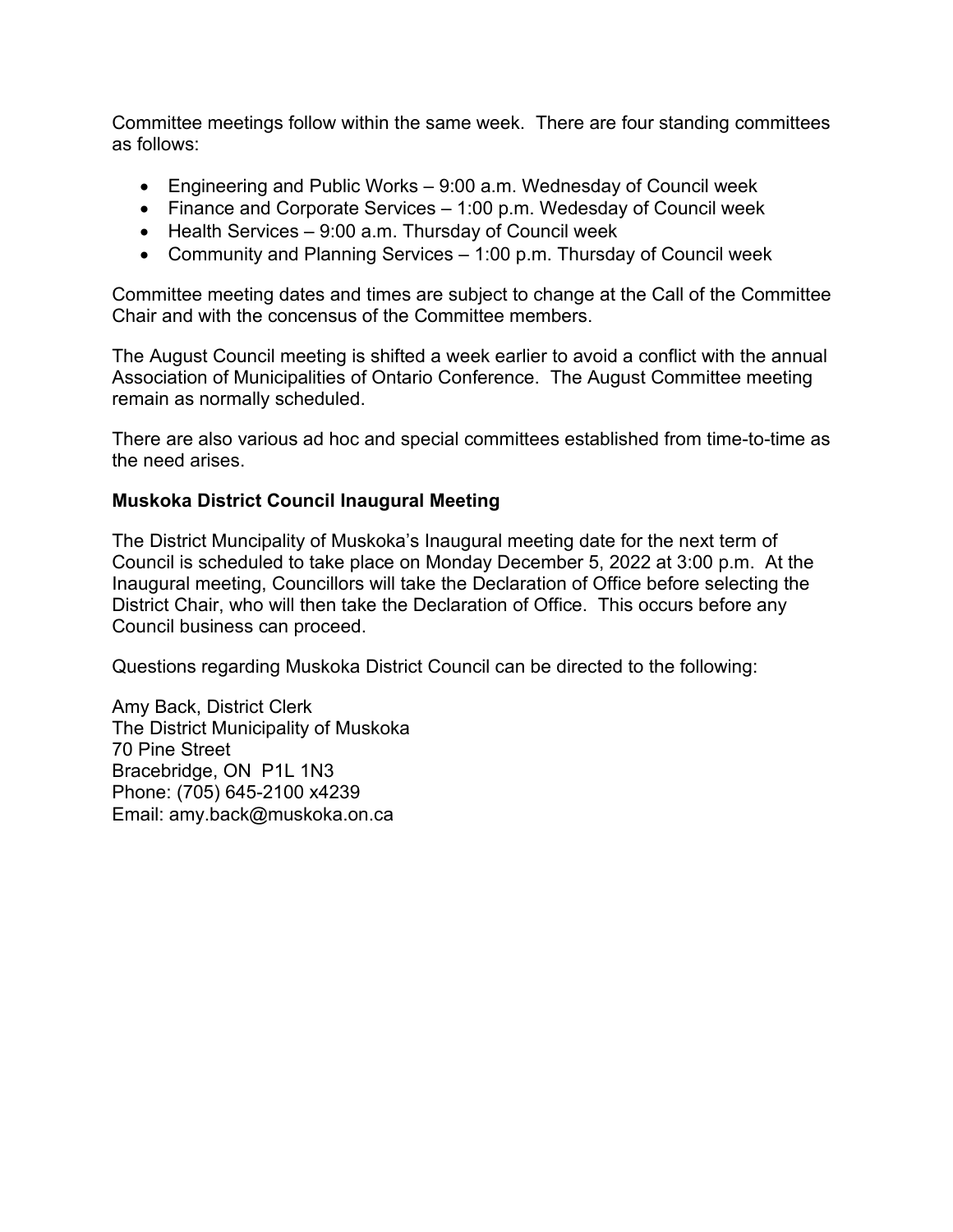### **Standing and Ad Hoc Committees of Muskoka District Council**

**This information provided is this document is a summary of the roles of the District's Standing Committees. The following table outlines the names and responsibilities of each Standing Committee:**

| <b>Committee Name</b>                  | <b>Areas of Responsibility</b>                               |  |
|----------------------------------------|--------------------------------------------------------------|--|
| <b>Engineering and Public Works</b>    | Infrastructure Engineering<br>٠                              |  |
|                                        | District roads, bridges, storm water<br>$\bullet$            |  |
|                                        | management                                                   |  |
|                                        | <b>Port Carling Locks</b><br>٠                               |  |
|                                        | Solid Waste Management<br>$\bullet$                          |  |
|                                        | Water and Waste Water Treatment                              |  |
|                                        | <b>Hauled Sewage Lagoons</b><br>$\bullet$                    |  |
|                                        | Water Distribution and Sanitary Collection<br><b>Systems</b> |  |
| <b>Finance and Corporate Services</b>  | <b>Budgets and Finance</b><br>$\bullet$                      |  |
|                                        | <b>Facilities Services</b><br>$\bullet$                      |  |
|                                        | <b>Information Technology Services</b><br>$\bullet$          |  |
|                                        | Accessibility<br>$\bullet$                                   |  |
|                                        | <b>Continuous Improvement Unit</b><br>$\bullet$              |  |
|                                        | <b>Human Resources</b><br>$\bullet$                          |  |
|                                        | Legislative Services (Legal, Clerks, and                     |  |
|                                        | Court Administration – commonly referred                     |  |
|                                        | to as POA)                                                   |  |
| <b>Health Services</b>                 | Muskoka Paramedic Services<br>$\bullet$                      |  |
|                                        | <b>Community Paramedicine Program</b><br>٠                   |  |
|                                        | Long-Term care Services:                                     |  |
|                                        | The Pines                                                    |  |
|                                        | Fairvern                                                     |  |
|                                        | <b>Emergency Management</b><br>٠                             |  |
|                                        | <b>Health Capital Funding</b>                                |  |
|                                        | <b>Hospital Local Share Funding</b><br>$\bullet$             |  |
|                                        | Health Strategies and Initiatives (Health<br>Link)           |  |
|                                        | Public Health, Simcoe Muskoka District                       |  |
|                                        | Health Unit (liaison)                                        |  |
|                                        | Muskoka and Area Ontario Health Team                         |  |
|                                        | (Alliance Council Committee)                                 |  |
| <b>Community and Planning Services</b> | <b>Environment and watershed</b>                             |  |
|                                        | <b>GIS services</b>                                          |  |
|                                        | Planning                                                     |  |
|                                        | Muskoka Tourism Marketing Agency                             |  |
|                                        | <b>Housing and Homelessness</b>                              |  |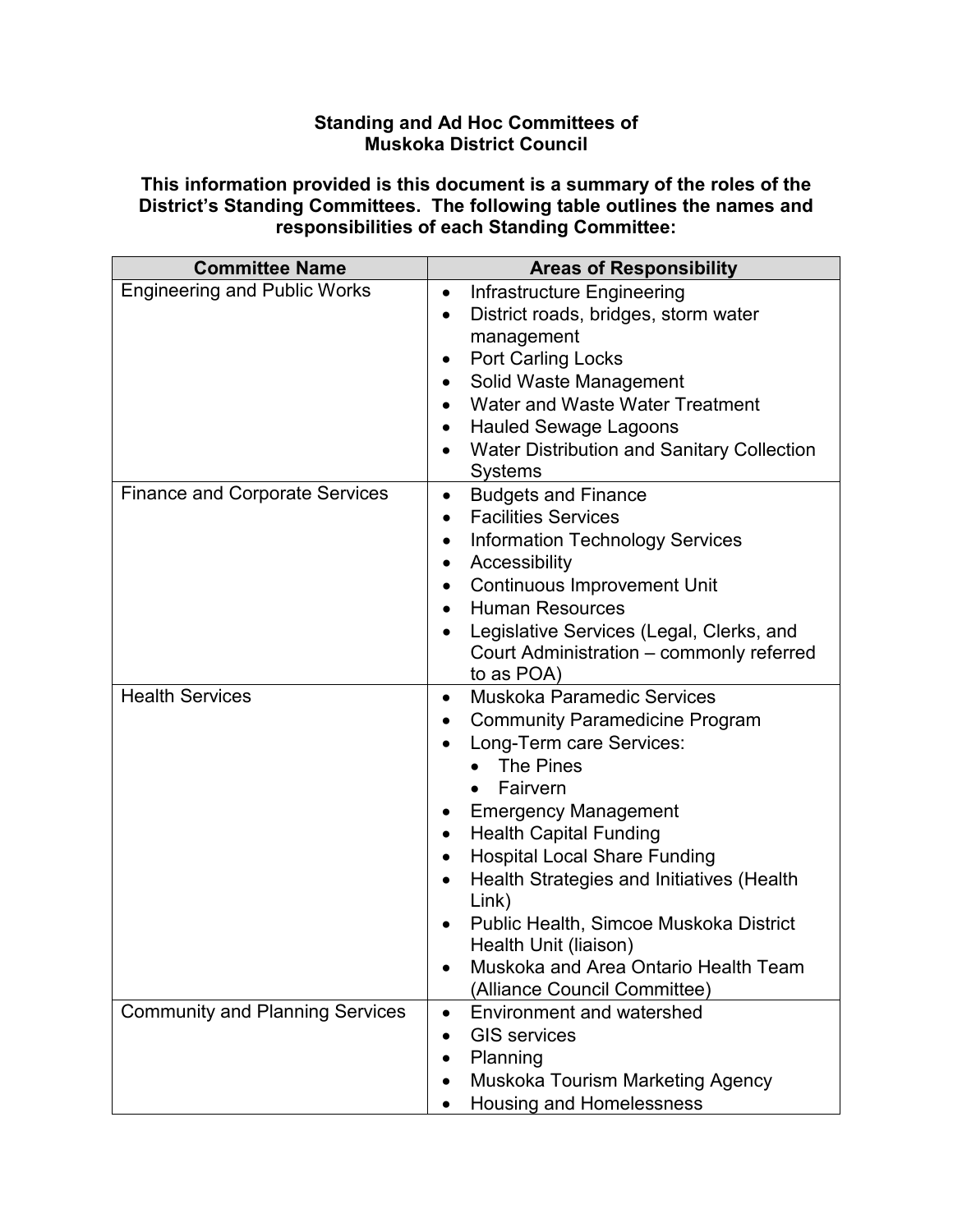| <b>Committee Name</b> | <b>Areas of Responsibility</b>         |  |
|-----------------------|----------------------------------------|--|
|                       | • Children's Programs                  |  |
|                       | <b>Community Engagement and Social</b> |  |
|                       | Enterprise                             |  |
|                       | <b>Ontario Works</b>                   |  |
|                       | <b>Seniors Programs</b>                |  |

All Standing Committees are comprised of a Chair, Vice-Chair, and four members, representing all six lower-tier municipalities.

Muskoka District Council meets on the third Monday of each month followed by Standing Committees the same week.

# **District Chair and Committee Chairs**

## **District Chair**

The District Chair is the Chief Executive Officer of the municipality and the head of Council. The District Chair presides over District Council meetings; attends all Committee meetings as an ex-officio member; provides leadership to Council; represents Muskoka in an official capacity; and carries out all duties of the head of Council as prescribed in the Council Procedure By-law. The District Chair is elected after District Council is organized at its Inaugural meeting.

## **Deputy District Chair**

The Deputy District Chair is appointed to act in the place of the District Chair when the Chair is absent from the District Area, or absent through illness, or the Chair's office is vacant. While acting in this capacity, such member of Council has and may exercise all the rights, powers and authority of the Chair. The Deputy Chair shall have one vote on any matter at a meeting of District Council but shall not have a casting vote following an equality of votes. The Deputy Chair shall not be an ex-officio member of all Committees when filling the role of District Chair.

## **Committee Chair**

The Committee Chair presides over meetings and can call meetings outside of the regular schedule if required. The Committee Chair calls members to order; maintains order; puts to vote all questions which are regularly moved and seconded and announces the result, among other duties as prescribed in the Council Procedure Bylaw. The Committee Chair shall provide a review of the minutes of any meeting held by that Committee at the next meeting of District Council.

## **Committee Vice-Chair**

The Committee Vice-Chair shall have all the powers of the Committee Chair.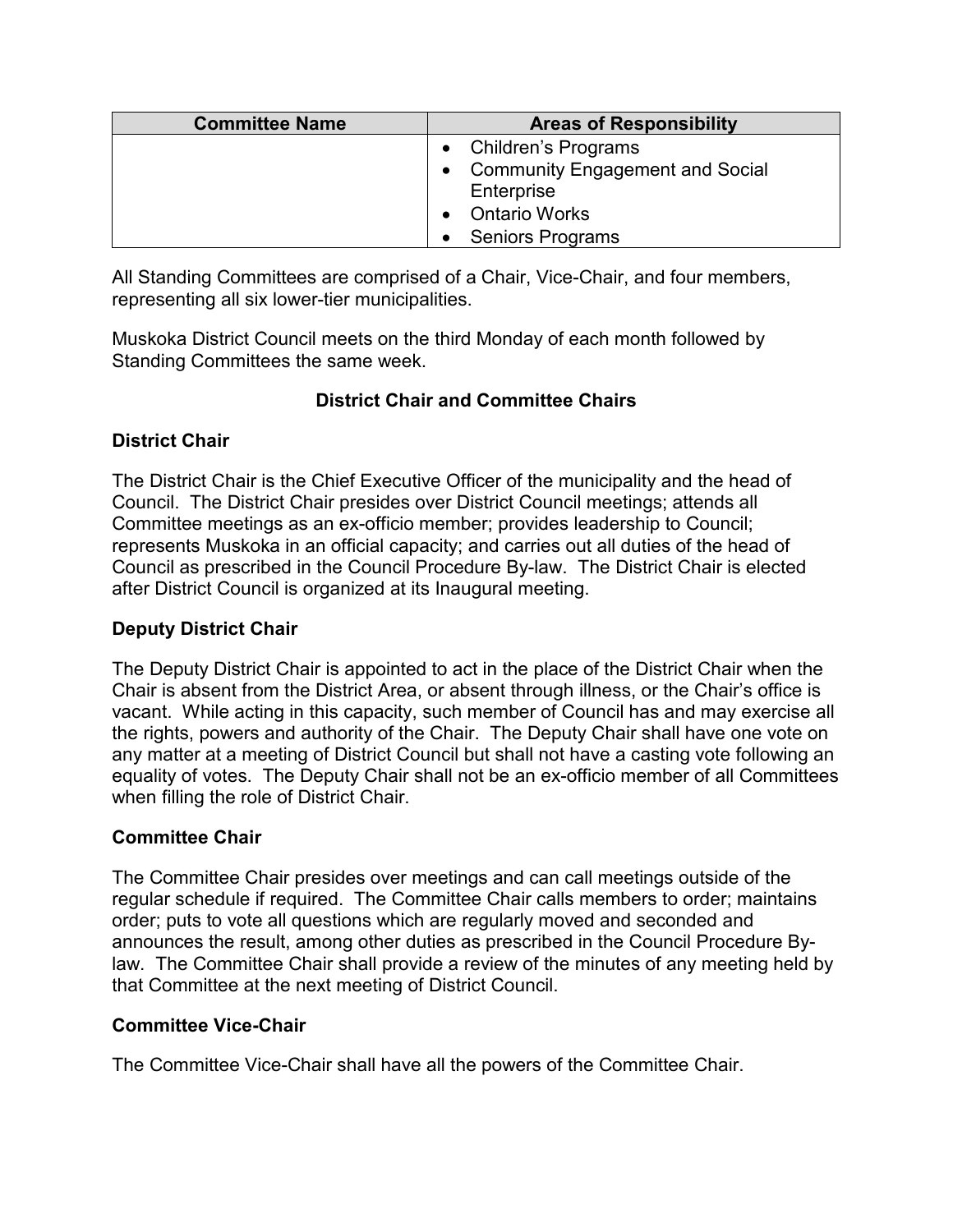## **Administration of Council and Committee**

# **Chief Administrative Officer (CAO) Team**

The CAO, Julie Stevens, is responsible for the overall administration and staff of the District and is the primary contact between Council members and staff. The CAO's responsibilities include corporate strategic and program planning, human resources policies and strategies, legal services, and overall administrative and financial management. The CAO reports directly to Council and works closely with the District Chair on matters assigned or decisions made by Council. The Executive assistant to the CAO, Blaire Melvin, the Communications Manager, Molly Ross and her team, and the CIU Team Lead, Tina Kilbourne and her team, complete the Administration portfolio.

# **District Strategic Leadership Team (DSLT)**

This team is the senior leadership of the District and is comprised of the CAO, the Commissioners of each department, the Director of Human Resources and the District Solicitor. This team meets regularly to work together to ensure that policies and direction of Council are implemented efficiently and effectively.

# **Clerk's Team**

The District Clerk, Amy Back, is responsible for agenda preparation, meeting coordination, provides legislative procedural direction and is the secretariat for Committees and Council meetings. The District Clerk is also the Freedom of Information Coordinator and Privacy Officer for matters related to the Municipal Freedom and Protection of Privacy Act. The Clerk's department prepares, executes and retains official records of the municipality. The Deputy Clerk, Charlene Hammond, assists the Clerk in these areas and acts in the place of the Clerk when the Clerk is absent. The Deputy Clerk, while acting in this capacity, has and may exercise all the rights, powers and authority of the Clerk. The Clerk's team also includes the Records Management Coordinator and falls under the direction of the District Solicitor, Jamie Clow.

## **Legal Team**

The Legal Department is comprised of two Lawyers, Jamie Clow and Danielle Bertin; three Law Clerks and one Prosecutor who works on Provincial Offences Act matters. The Legal Department is responsible for providing full range legal support, including litigation, administrative law and solicitor services to all staff and departments within the District, save and except for insured claims and labour matters. Additionally, the Legal Department is responsible for providing advice directly to both Committees and Council with respect to legal requirements, impacts and consequences to assist in their deliberations and the decision-making process.

In addition, pursuant to a Memorandum of Understanding with the Ministry of the Attorney General, The District Municipality of Muskoka provides Prosecution Services in the Ontario Court of Justice for Part I *Provincial Offences Act* matters.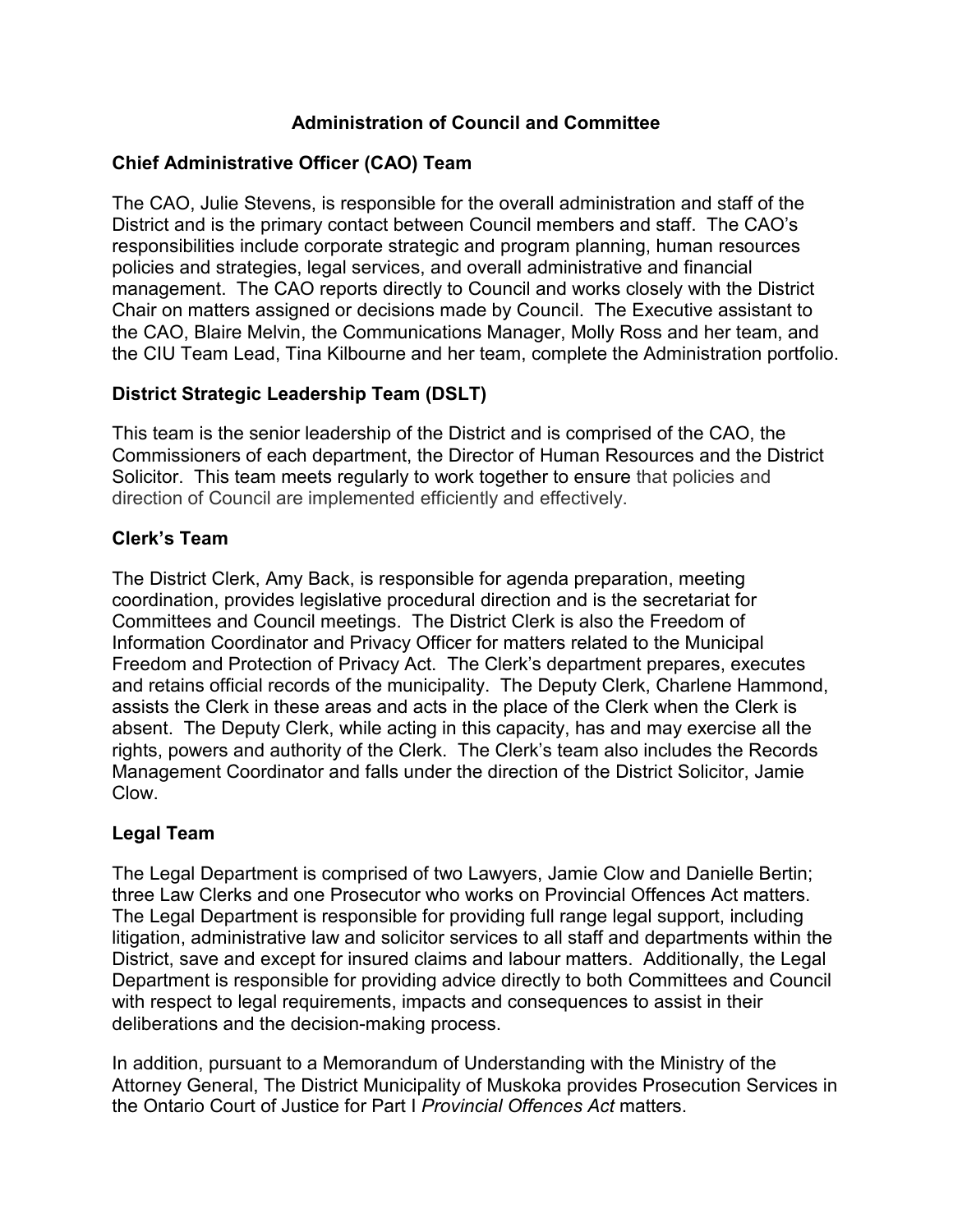### **Human Resources Team**

The team, led by Catherine Glover, provides human resource (HR) services to District employees, departments and Council including employee and labour relations; talent management and development; recruitment; compensation, job evaluation and benefits; and policy development and implementation. In addition, it supports in the development and delivery of a comprehensive health, safety and wellness program. HR is also an advisor to Management and Council regarding industry trends, organizational changes, impact and interpretation of legislation and policies as well as supporting and chairing union collective agreement bargaining with the District's three unions (five bargaining units).

# **Departments and Committees of the District**

As noted in the chart above, the District's operating responsibilities fall into four general groupings; each with a Commissioner heading the team. There is a District Council Committee for each of the four departments. District Councillors also hold seats on other area Boards and Agencies as noted under the related departments below.

### **Community and Planning Services – Commissioner Samantha Hastings (retiring June 2022)**

This department is responsible for the delivery of Housing and Homelessness, Ontario Works, Children's Services, Planning Services, Environmental and Watershed Programs, and GIS. The Commissioner, CPS will oversee:

- The delivery of community and individual programming for vulnerable populations and the broader delivery of land use and watershed planning programs, and climate change initiatives
- Responsible for planning that guides the growth and development of Muskoka and the implementation of programs and initiatives that will protect and enhance Muskoka's natural environment including policy development through the Muskoka Official Plan and development approval functions assigned or delegated by the Province under the Planning Act
- Deliver the Muskoka Water Strategy, including recreational water quality monitoring, causation studies, public education and outreach, support for Muskoka Watershed Council, provincial watershed initiatives projects and other environmental projects
- Deliver the Muskoka Climate Strategy, providing leadership and technical expertise to District departments, Area Municipalities and the community, to mitigate the effects of, and adapt to, climate change addressing climate change
- Deliver geographic information systems (GIS), including the GeoHub, for District departments, the Area Municipalities, and the general public
- Implement the 911 addressing system that ensures timely and locationally accurate emergency response
- Liaise, monitor and work with Muskoka Tourism Marketing Agency to enhance visitation and tourism to Muskoka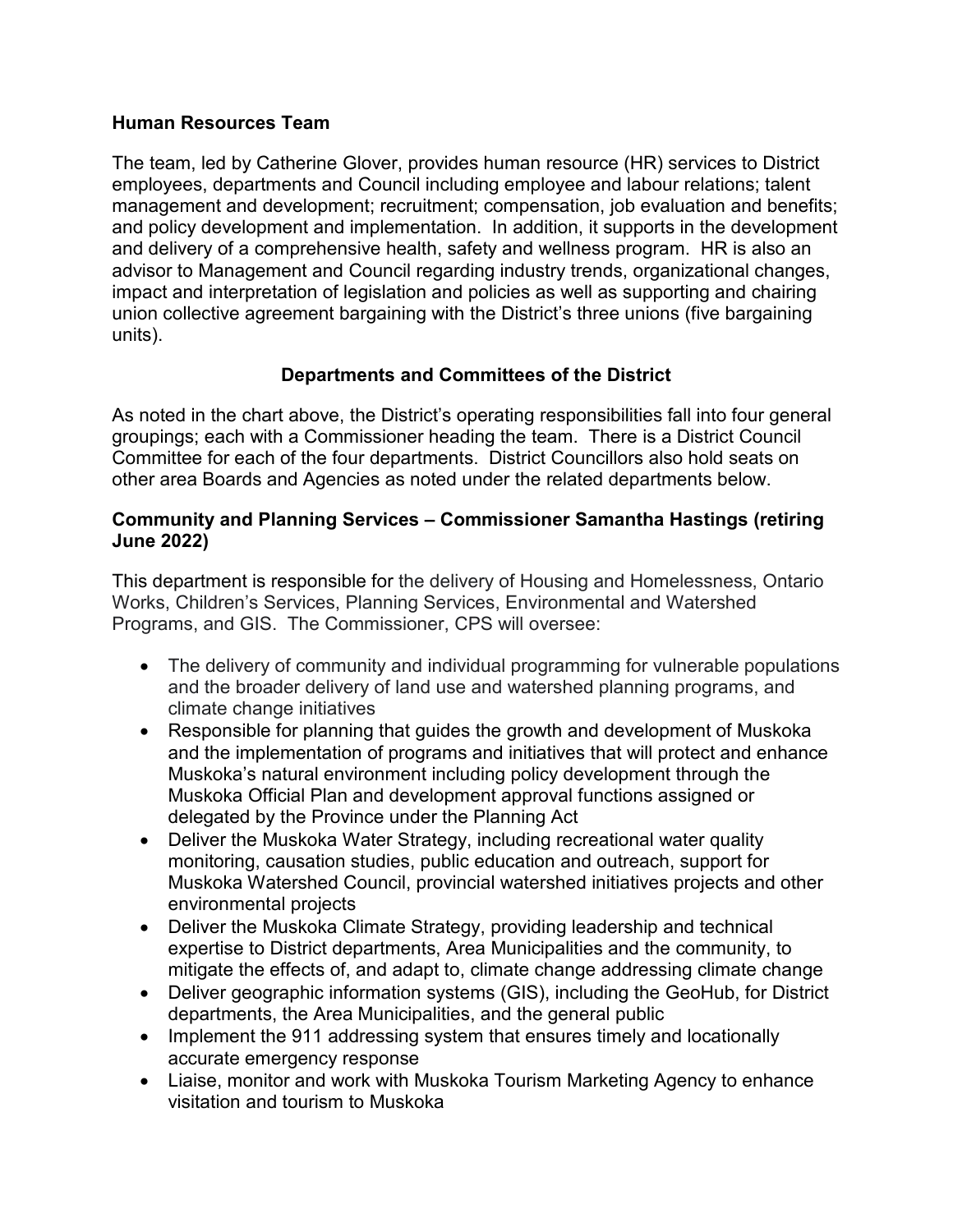- As the provincially designated Service Manager, deliver community housing programs, including direct management of community housing units, oversight and funding of non profit housing providers and tenant supports
- As the Service Manager, deliver homelessness prevention and emergency shelter and assistance programs
- As the Service Manager, administer Federal/Provincial affordable housing programs, and manage District affordable housing initiatives, including funding for new construction, home ownership, home repair and rent supplements
- As the Service Manager, deliver the Ontario Works program, including financial subsidies and benefits as well as integrated case management and programming that helps people to stabilize their lives in order to achieve stable housing, independence and empowerment and employment
- Deliver community initiatives beyond those funded by the Province, to address gaps or needs within the community that focus on improved individual and community quality of life
- As the Service Manager, plan and manage the delivery of licensed child care services through the expansion of licensed child care spaces and provide financial subsidies and quality control
- As the Early ON Child and Family Centre Manager, plan and manage the delivery of EarlyON Child and Family Centres throughout the District
- Deliver the Muskoka Home Childcare Agency including oversight of childcare operations in licensed homes.
- Provide services and programming, in collaboration with other partners, to seniors across Muskoka

# **Engineering and Public Works – Commissioner Fred Jahn (retiring June, 2022)**

This department is responsible for presenting policy recommendations on all matters including:

- Needs assessment, long range planning and construction program development for all department service divisions
- Construction projects, engineering, design, construction supervision and contract administration
- Operation and maintenance of the Port Carling Locks and James Bartleman Island Park
- Maintenance and construction of District Roads and bridge systems
- Issuance of sign, entrance, road occupation and road usage permits
- Winter maintenance program to ensure public safety on District Roads during the winter months
- Collection, diversion, disposal and public education and awareness of solid waste programs including household garbage, recycling, green bin composting and household hazardous waste
- Management of landfill, transfer stations and bin sites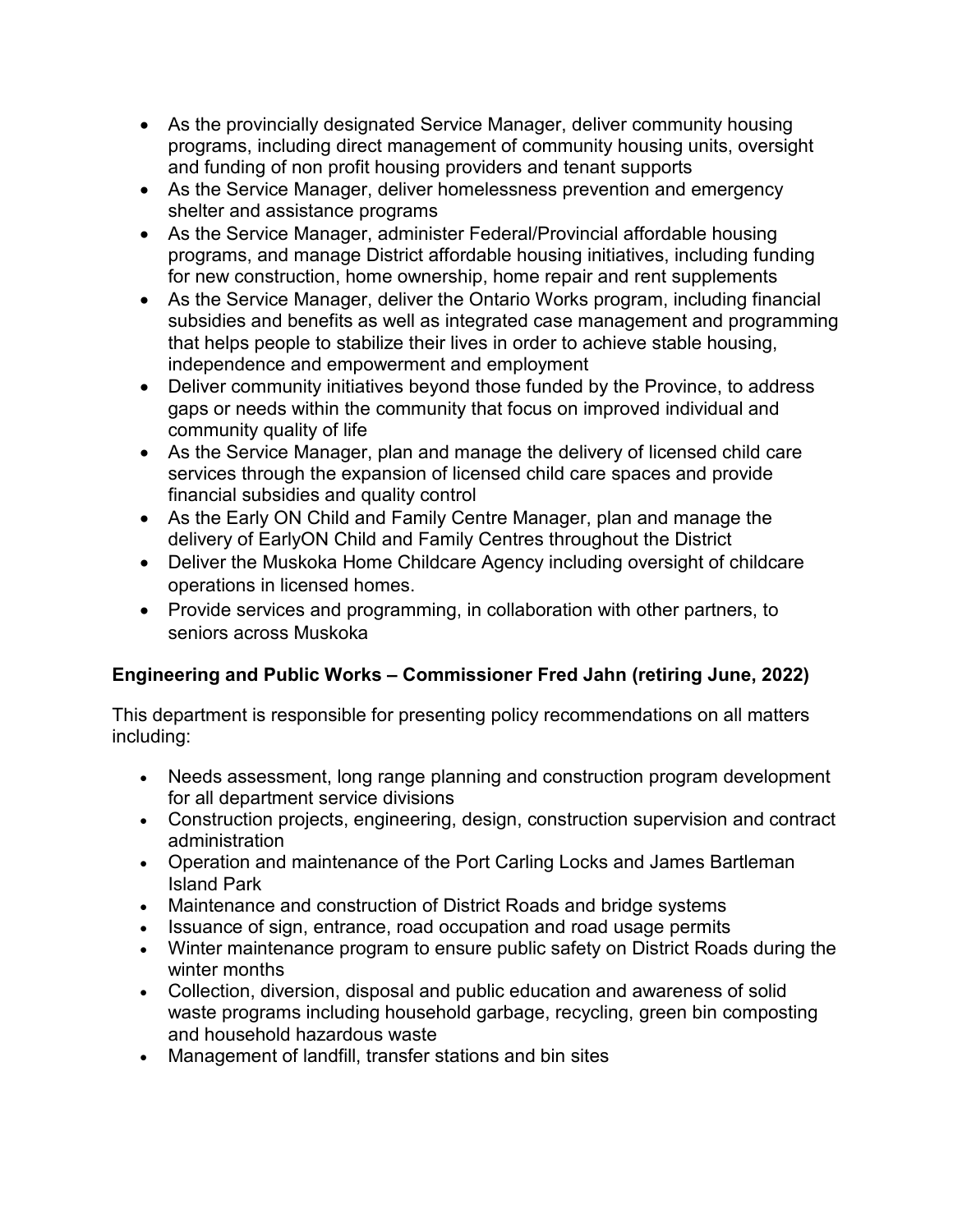- Treatment, transmission, storage and distribution of water for consumption and fire protection purposes including operation of pumping stations, storage facilities, watermains, sewers, lagoons, hydrants and stormwater management
- Collection, transmission, treatment and disposal of sewage, including bio-solids and hauled sewage management

## **Finance and Corporate Services – Commissioner Suzanne Olimer**

The Finance and Corporate Services Department's responsibilities include the administration of both financial and corporate services of the District. These services include:

- Annual budgeting and quarterly variance reporting
- Accounting and financial reporting of year end results corporately and to the Province
- Asset management and long term financial planning
- Information Technology Services and shared service agreement
- Facility management and maintenance
- Capital planning and construction project management
- Municipal accessibility requirements and initiatives
- Procurement for all departments other than EPW
- Insurance and risk management
- Fleet management including capital planning and ongoing operations of fleet across the District
- Under the Police Services Act, The District Municipality of Muskoka is responsible for the provision of police services within the District and the associated costs of providing those services
- Debenture issuance for District and on behalf of lower tier municipalities
- Establishing District–wide tax policies
- Corporate energy management
- Coordination and oversight of the development and implementation of the District's accessibility plan

The Human Resources Department and Legislative Services (including legal, clerks, courts administration and prosecution) fall under the scope of this Committee.

#### **Health Services – Commissioner Norm Barrette**

The Health Services Department advises Council on policy recommendations relating to the responsibilities of the various health related programs the District is responsible for:

- The Pines Long-Term Care Home, an accredited long-term care facility with 160 beds owned and governed by the District
- Fairvern Nursing Home, which will be owned and governed by the District as of June 30, 2022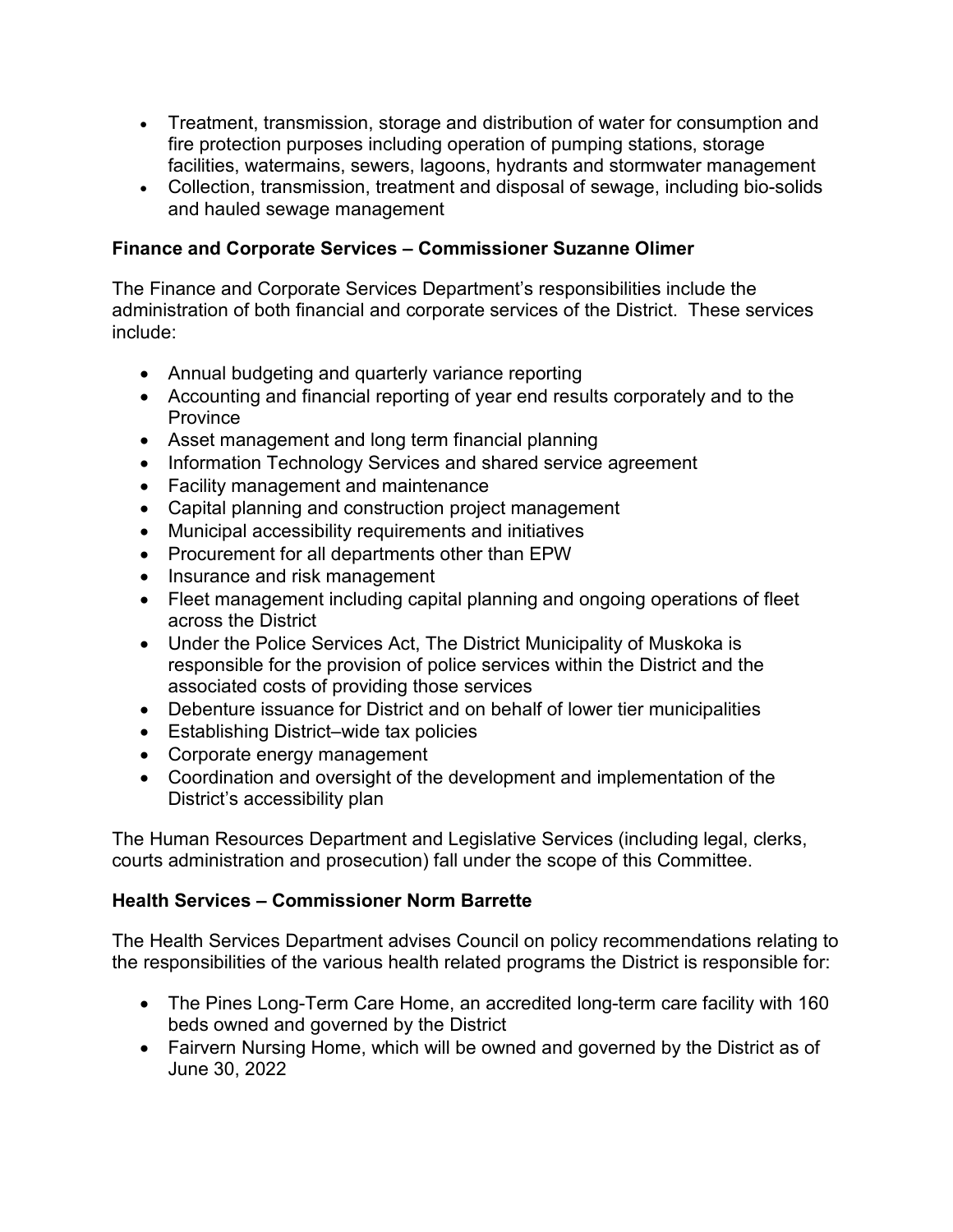- Other long-term care planning projects are underway including the new Fairvern Long-Term Care Home in Huntsville
- Muskoka Paramedic Services, including Community Paramedicine
- Health Strategies and Initiatives (Health Link)
- The District plays an active role in working with the Simcoe Muskoka District Health Unit (SMDHU) to promote and protect health, and to prevent disease and injury
- The Muskoka and Area Ontario Health Team (MAOHT) is a collaboration of Muskoka and area health and social service partners and includes representation from 15 organizations, reflecting primary care, home care, hospitals, community agencies, long-term care, mental health, and the District Municipality of Muskoka
- Under the Emergency Management and Civil Protection Act, the District is required to establish an emergency plan. This plan works in coordination with the six lower-tier municipalities emergency plans and the Muskoka Emergency Response Committee (MERC) to address functions of the OPP, utilities, fire, ambulance, social services and other support agencies in the event of an emergency

# **Other Council Appointments**

# **Source Protection Authorities**

Source water protection is a provincial program to protect our municipal drinking water sources (water found in lakes, rivers and underground) from contamination and overuse. The program is concerned with protecting these supplies from threats if they exist within vulnerable areas. There are two Source Protection Authorities that meet throughout the year with one member of Council appointed to each; they are:

- Severn Sound Source Protection Authority
- Lakes Simcoe and Couchiching/Black River Source Protection Authority

# **Muskoka Tourism Marketing Agency (MTMA)**

The MTMA is an incorporated agency which was established in the mid-1980's to market tourism in Muskoka and is supported financially by Muskoka District Council.

Board meetings are generally held **bi-monthly**. As per the MTMA establishing by-laws the board is comprised of elected board members from the area and two members of District, one being the District Chair or his designate.

## **Muskoka Watershed Council**

The Muskoka Watershed Council was formed in 2001 as a joint initiative between the District of Muskoka and the Muskoka Heritage Foundation. Since that time, the Friends of the Muskoka Watershed was formed and took over the previous role of the Muskoka Heritage Foundation. The Muskoka Watershed Council is a key part of the Muskoka Water Strategy, as approved by District Council and its primary role is to promote watershed health.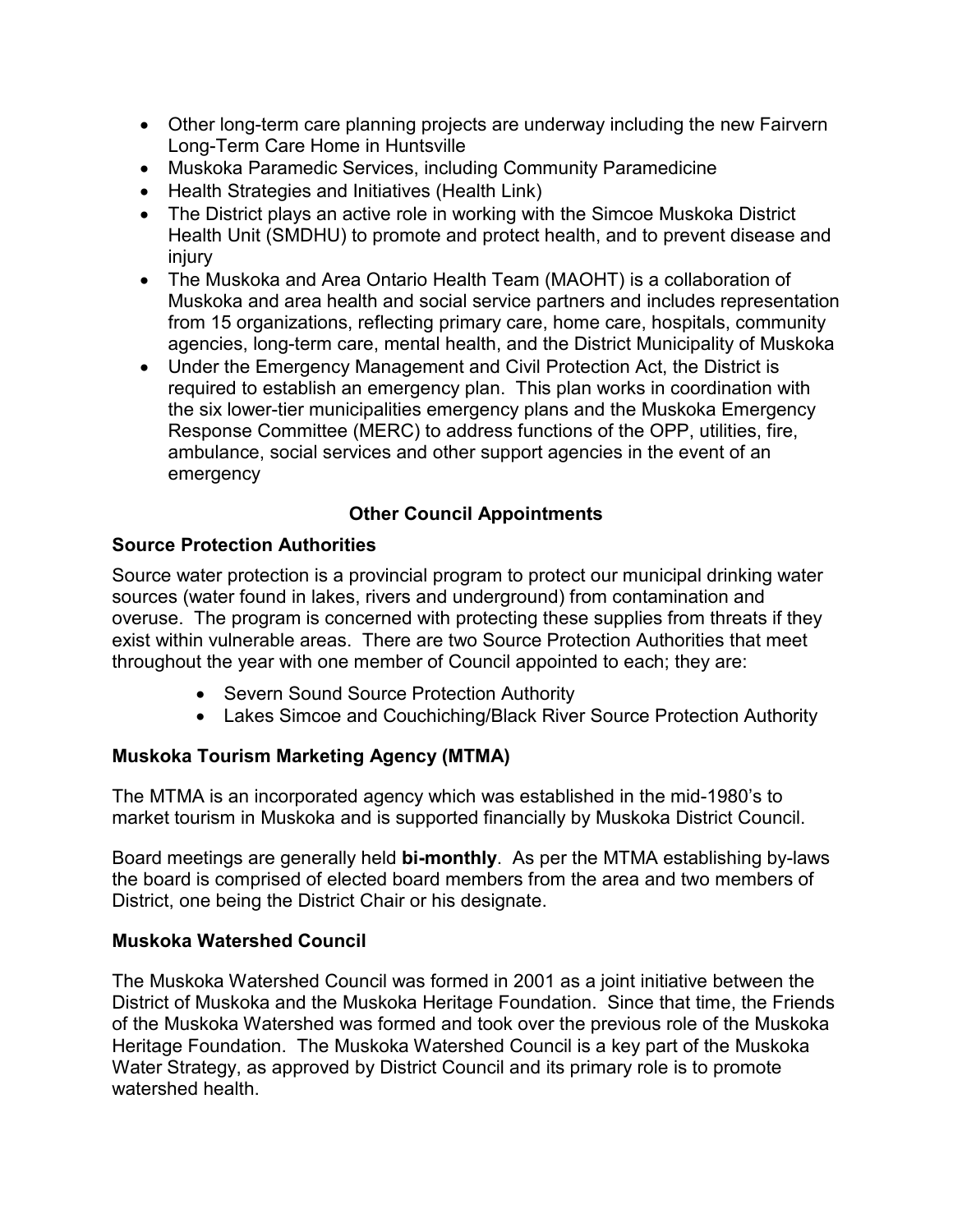Meetings are generally held on the **third Friday of each month between September and May**. Due to recent organizational changes at the Watershed Council, four Council members will be recommended to sit on the Muskoka Watershed Council, with two of those members being appointed to the Board of Directors.

## **Accessibility Advisory Committee**

The Accessibility Advisory Committee consists of seven members comprised of Community members and District Council members. The duties of the Committee are to advise Muskoka District Council about the preparation, implementation and effectiveness of Muskoka's accessibility plan and advise on the accessibility for persons with disabilities to buildings, structures and premises which are constructed, purchased, renovated or leased by the municipality.

Meetings are **held as necessary**. The Committee is comprised of three members of Council – a Chair and two members, and up to four citizen members.

### **Collective Agreement Negotiating Committee**

This Committee partners with management in negotiating the District's five (5) collective agreements with its three (3) unions: Canadian Union of Public Employees (CUPE) Inside and Outside workers; Ontario Nurses Association (ONA); and Ontario Public Service Employees Union (OPSEU).

Meetings are held **as required**. Four members of Council are appointed to this Committee, one of which holds the position of Chair.

#### **Simcoe Muskoka District Health Unit – Board of Health**

The Board is responsible for the operation of the Health Unit whose mandate involves the provision of health service programs for the people of Simcoe and Muskoka as defined in the Public Health Act and other associated provincial statutes. There is a considerable linkage between the programs of Public Health and those of Community Services.

Board meetings are held the **third Wednesday of each month** at **9:15 a.m**. with the exception of July, August and December. The Board may also meet, if required, on the first Wednesday of each month. Two District Councillors are appointed as voting members to this board with a preference of members of the Health Services Committee.

#### **Rosewarne Public Liaison**

This Committee serves as a focal point for dissemination, consultation, review and exchange of information regarding the operation of the Rosewarne Landfill Site, including environmental monitoring, maintenance, complaint resolution and new approvals or amendments to existing approvals related to the operation of the landfill site.